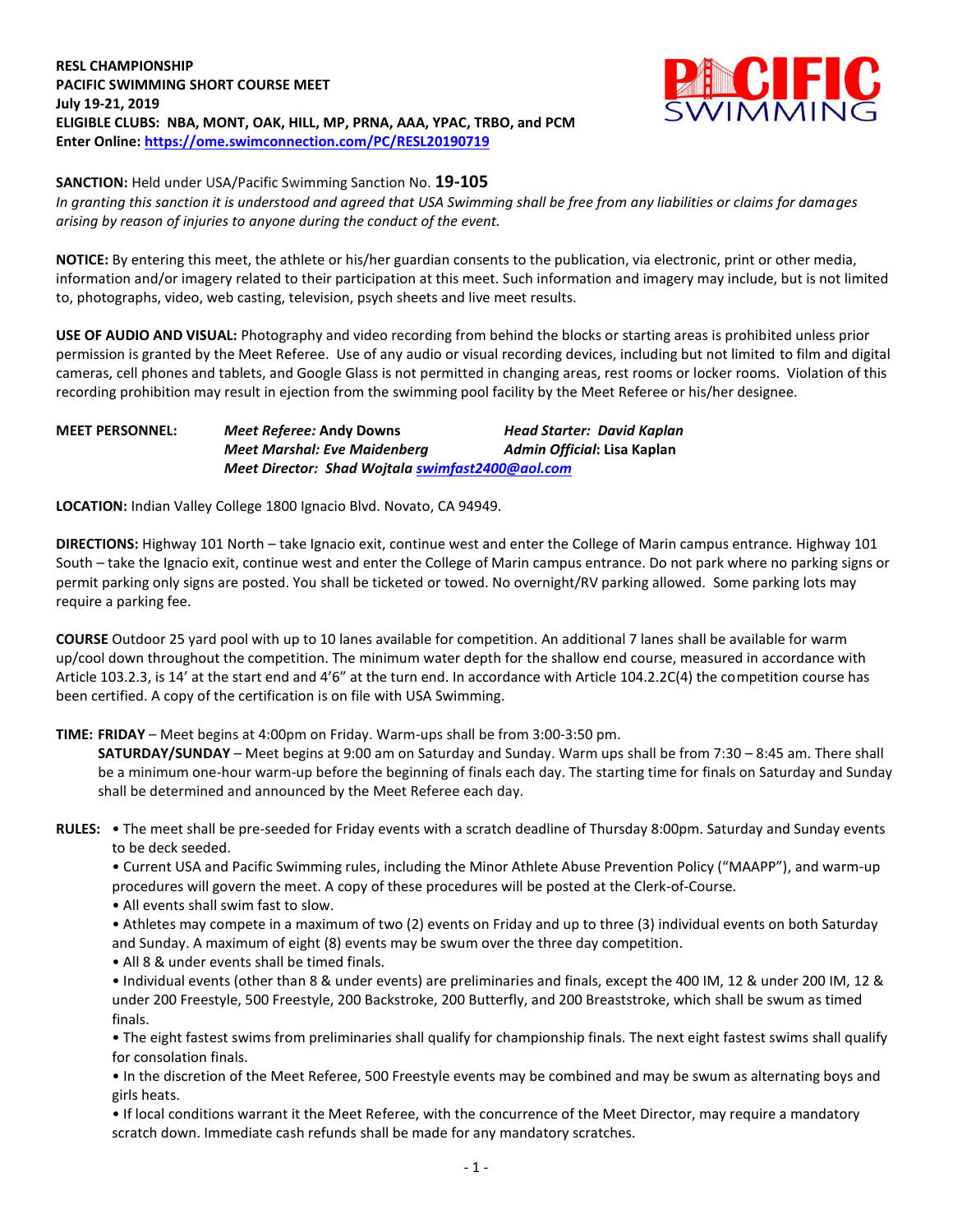**• All coaches and deck officials shall display their USA Swimming membership cards in a visible manner. Deck Pass may also be used to prove registration status.** 

• The 200 IM and 200 Free shall be swum as 13 & Over in prelims but shall be swum 13-14 and 15-UP in finals.

•The 200 Back, 200 Breast, and 200 Fly shall be swum as 13 & Over in prelims and shall be timed finals. They shall be scored 13-14 and 15-UP.

**UNACCOMPANIED ATHLETES:** Any USA Swimming athlete-member competing at the meet shall be accompanied by a USA Swimming member-coach for the purposes of athlete supervision during warm-up, competition and warm-down. If a coach-member of the athlete's USA Swimming Club does not attend the meet to serve in said supervisory capacity, it is the responsibility of the athlete or the athlete's legal guardian to arrange for supervision by a USA Swimming member-coach. The Meet Director or Meet Referee may assist the athlete in making arrangements for such supervision; however, it is recommended that such arrangements be made in advance of the meet by the athlete's USA Swimming Club Member-Coach.

**RACING STARTS:** Any athlete entered in the meet shall be certified by a USA Swimming member-coach as being proficient in performing a racing start or shall start each race from within the water. When unaccompanied by a USA Swimming member coach, it is the responsibility of the athlete or the athlete's legal guardian to ensure compliance with this requirement and provide current and valid race start certificate to the Meet Referee or his designee.

**RESTRICTIONS:** • Smoking and the use of other tobacco products is prohibited on the pool deck, in the locker rooms, in spectator

- seating or standing areas and in all areas used by athletes, during the meet and during warm-up periods.
- Sale and use of alcoholic beverages is prohibited in all areas of the meet venue.
- No glass containers are allowed in the meet venue.
- No propane heater is permitted except for snack bar/meet operations.
- All shelters shall be properly secured.
- Deck Changes are prohibited.
- No pets allowed on deck, other than service assistance animals.

• Destructive devices, to include but not limited to, explosive devices and equipment, firearms (open or concealed), blades, knives, mace, stun guns and blunt objects are strictly prohibited in the swimming facility and its surrounding areas. If observed, the Meet Referee or his/her designee may ask that these devices be stored safely away from the public or removed from the facility. Noncompliance may result in the reporting to law enforcement authorities and ejection from the facility. Law enforcement officers (LEO) are exempt per applicable laws.

• Photography and video recording from behind the blocks or starting areas is prohibited unless prior permission is granted by the meet referee. Use of any audio or visual recording electronic devices, including but not limited to film and digital camera, cell phones, tablets, and Google Glass, is not permitted in changing areas, rest rooms or locker rooms. Violation of this recording prohibition may result in the ejection from the swimming pool facility by the meet referee or his/her designee.

• Operation of a drone, or any other flying apparatus, is prohibited over the venue (pools, athlete/coach areas, spectator areas and open ceiling locker rooms) any time athletes, coaches, officials and/or spectators are present.

## • **ONLY COACHES, ATHLETES, OFFICIALS, TIMERS, AND MEET STAFF ARE ALLOWED BEHIND THE STARTING BLOCKS WHEN MEET IS IN SESSION.**

**ELIGIBILITY:** • Athletes shall be current members of USA Swimming and enter their name and registration number on the meet entry card as they are shown on their Registration Card. If this is not done, it may be difficult to match the athlete with the registration and times database. The meet host shall check all athlete registrations against the SWIMS database and if not found to be registered, the Meet Director shall accept the registration at the meet (a \$10 surcharge shall be added to the regular registration fee). Duplicate registrations shall be refunded by mail.

• The meet is only open to athletes attached to or in training with the following Clubs: NBA, MONT, OAK, HILL, MP, PRNA, AAA, YPAC, TRBO and PCM.

• Entries with "NO TIME" shall be accepted.

• Entry times submitted for this meet may be checked against a computer database and may be changed in accordance with Pacific Swimming Entry Time Verification Procedures.

• Disabled athletes are welcome to attend this meet and should contact the Meet Director or Meet Referee regarding any special accommodations on entry times and seeding per Pacific Swimming policy.

• Athletes 19 years of age and over may compete in the meet for time only, no awards. Such athletes shall have met standards for the 17-18 age group.

• Age on the first day of the meet shall determine the athlete's age for the entire meet.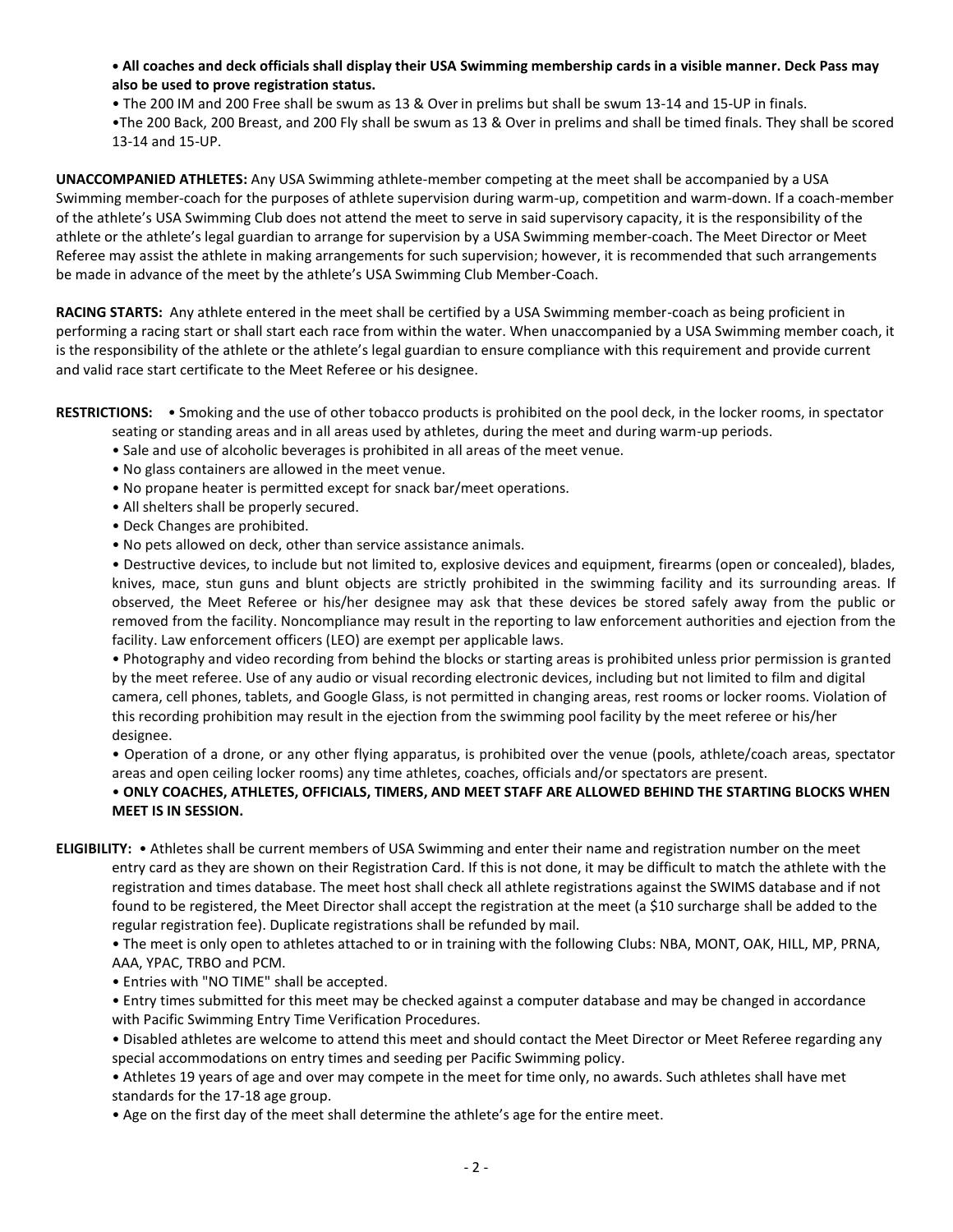**ENTRY FEES:** \$5.50 per event plus an \$8.00 participation fee per athlete. \$16.00 per relay. No refunds shall be made, except mandatory scratch downs. There is no additional fee for relay only swimmers.

**ONLINE ENTRIES: All individual entries shall be submitted via online with swimconnection.com.** To enter online go to <https://ome.swimconnection.com/PC/RESL20190719> to receive an immediate entry confirmation. This method requires payment by credit card. Swim Connection, LLC charges a processing fee for this service, equal to \$1 per athlete plus 5% of the total Entry Fees. Please note that the processing fee is a separate fee from the Entry Fees. Online entries shall be accepted through Wednesday, July 10, 2019. Please ensure that the athlete's name and date of birth in Swim Connection match what is shown on the athlete's USA Swimming Registration Card.

**RELAY ENTRIES:** • Relay's must be entered online prior to the entry deadline. This includes any exhibition relays. No On-Deck

- entries accepted. Exhibition relays may be entered but will not be scored.
- **All Relay-only Athletes shall be entered into SwimConnection prior to July 10, 2019, 11:59pm.**
- Unattached Athletes may not swim in Relays**.**
- Relay scratches/updates shall be made prior to 11:00am on the day of the relay.
- All relays shall be swum at the conclusion of the preliminary session.

**RELAY PAYMENTS:** Must be made no later than 11:00am on Sunday, July 21, 2019. Check only payments must be delivered to the clerk of course and made out to RESL.

**CHECK-IN:** The meet shall be deck seeded. Athletes shall check-in at the Clerk-of-Course. No event shall be closed more than 30 minutes before the scheduled start of the session. Close of check-in for all individual events shall be no more than 60 minutes before the estimated time of the start of the first heat of the event. Athletes who do not check in shall not be seeded and shall not be allowed to compete in that event.

**SCRATCHES:** • Athletes shall not be penalized for missing preliminary events.

• Any athlete qualifying for any level of finals in an individual event who may not wish to swim in finals shall either scratch or declare intent to scratch from that final within 30 minutes after the announcement of qualifiers. An athlete who declares intent to scratch shall declare their final intention within 30 minutes after their last individual preliminary event. • Any athlete qualifying for a consolation final or final race in an individual event who fails to show up in said consolation final or final race prior to calling the alternate shall be barred from their next final event for that day. Should the Athlete have no additional final events for that day they shall be barred from their next preliminary event.

## **AWARDS:**

**Individual Event Finals**: Ribbons awarded to 1st thru 16th place. 13 & Over events shall be awarded as 13-14 and 15 & O **Relays**: Ribbons awarded to 1st, 2nd, and 3rd place Clubs (8&U mixed, 10&under, 11-12, 13-14, 15&O) **Team Trophies:** Awarded to 1st through 3rd place Clubs. **High point trophies:** shall be awarded to a boy and girl in each of the following age groups: 8&U, 9-10, 11-12, 13-14, 15&O.

**SCORING: Individual Events: Finals:** 20, 17, 16, 15, 14, 13, 12, 11 / **Consolations:** 9, 7, 6, 5, 4, 3, 2, 1 **/ Relays:** 1st through 16th place: 40, 34, 32, 30, 28, 26, 24, 22, 18, 14, 12, 10, 8, 6, 4, 2

**ADMISSION:** Free. A program shall be available for a fee.

**SNACK BAR:** Snack bar may be provided.

**HOSPITALITY:** Coaches and working deck officials will be provided lunch. Hospitality will serve refreshments to timers and volunteers.

**MISCELLANEOUS:** No overnight parking is allowed. Facilities shall not be provided after meet hours.

**MINIMUM OFFICIALS:** At least seven days prior to the meet, meet management (Meet Director and/or Meet Referee) shall contact a representative from each club participating in the meet, and provide a preliminary inventory of the officials that club is required to provide for each session. Each club shall, by the start of the meet, provide to the Meet Director or designee a list of Officials who have agreed to represent that club during each session of the meet.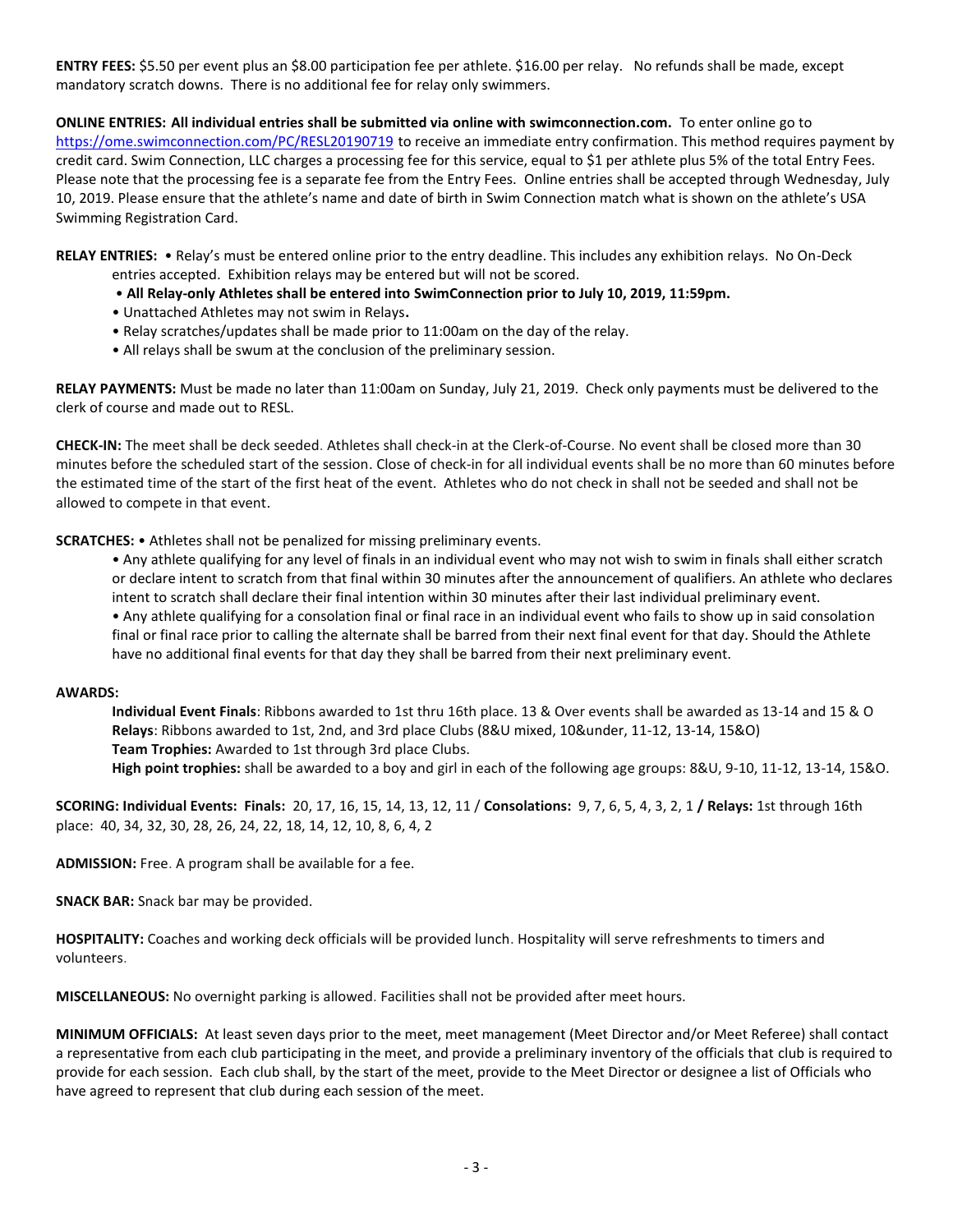At the meet, meet management shall conduct an inventory of officials, and shall compare the number of athletes entered in each session by each club with the number of officials present representing each club. If meet management certifies that a club has not provided sufficient officials for any session of the meet in accordance with the table below, excluding finals in a trials and finals meet, the club shall be fined \$100 per missing official per session of the meet.

| Club athletes entered in session | Trained and carded officials requested |
|----------------------------------|----------------------------------------|
| $1 - 10$                         |                                        |
| $11 - 25$                        |                                        |
| 26-50                            |                                        |
| 51-75                            |                                        |
| 76-100                           |                                        |
| 100 or more                      |                                        |

\*Zone 3 shall include assigned and working Colorado, Intermediary/ Chief Timing Judge, and Computer operator in the count of officials for a session although these positions are not carded. Zone 3 shall accept uncarded Trainees in the count of officials for up to two sessions. Teams may use officials "borrowed" from other clubs, or unattached officials at the meet who agree, to fulfill their obligation under the rule.